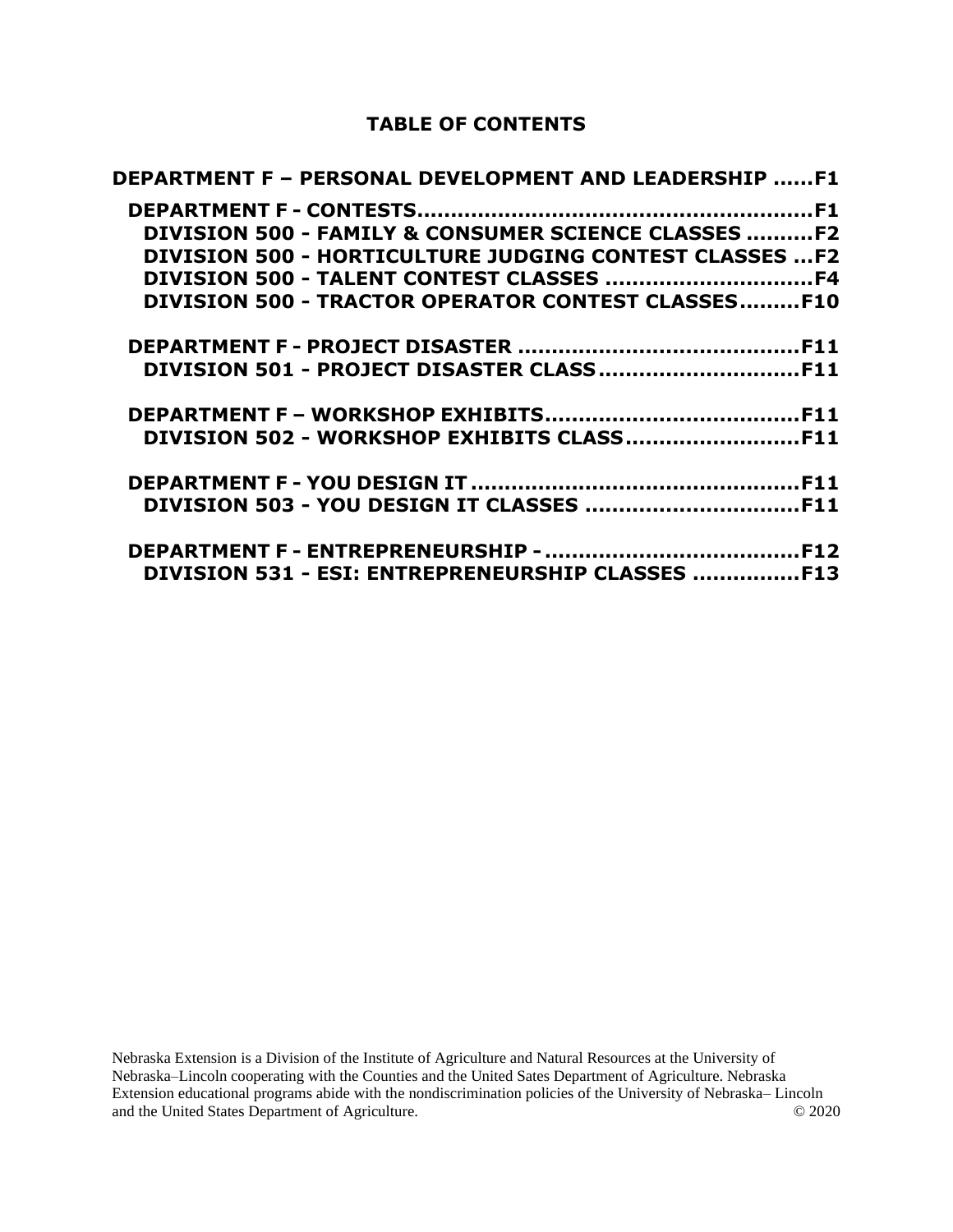# **DEPARTMENT F – PERSONAL DEVELOPMENT AND LEADERSHIP**

#### <span id="page-1-0"></span>**DRESS CODE -**

**Please follow the "Official 4-H Dress Code" for your county as noted in the "General Rules and Regulations" section of this fair book.**

#### **ENTRIES PER EXHIBITOR -**

**County Entries -** No limit to number of exhibit per class unless otherwise noted in class description.

**State Fair** - State Fair has limits to entries per exhibitor and could be different in each division (please refer to the Nebraska State Fair Book).

4-H and FFA members will judge together in the contests.

**IMPORTANT –** There is **NOT** a **County Only Section** in the Fair book. There will either be a **CF** or **SF** in front of every **Class Number**.

- **CF**: means that exhibit is **ONLY** eligible to be exhibited at the **C**ounty **F**air.
- <span id="page-1-1"></span>• **SF**: means that exhibit if **CHOSEN** at County Fair is eligible to advance to **S**tate **F**air.

# **DEPARTMENT F - CONTESTS**

**GENERAL INFORMATION**: 4-H'ers are eligible to participate in all judging and identification contests divisions regardless of project enrollment. While contest is in progress, a contestant shall not communicate with others, except as directed by the Superintendent in charge of the contest. Participants will be informed of regulations at the beginning of each contest.

All participants in judging, skill and identification contests at the State Fair must be enrolled in 4-H by June 15 of the current year and must become 10 years of age prior to Jan. 1 of the current year except in the Tractor Operators Contest where participant much have reached his or her 14<sup>th</sup> birthday prior to Jan. 1 of the current year.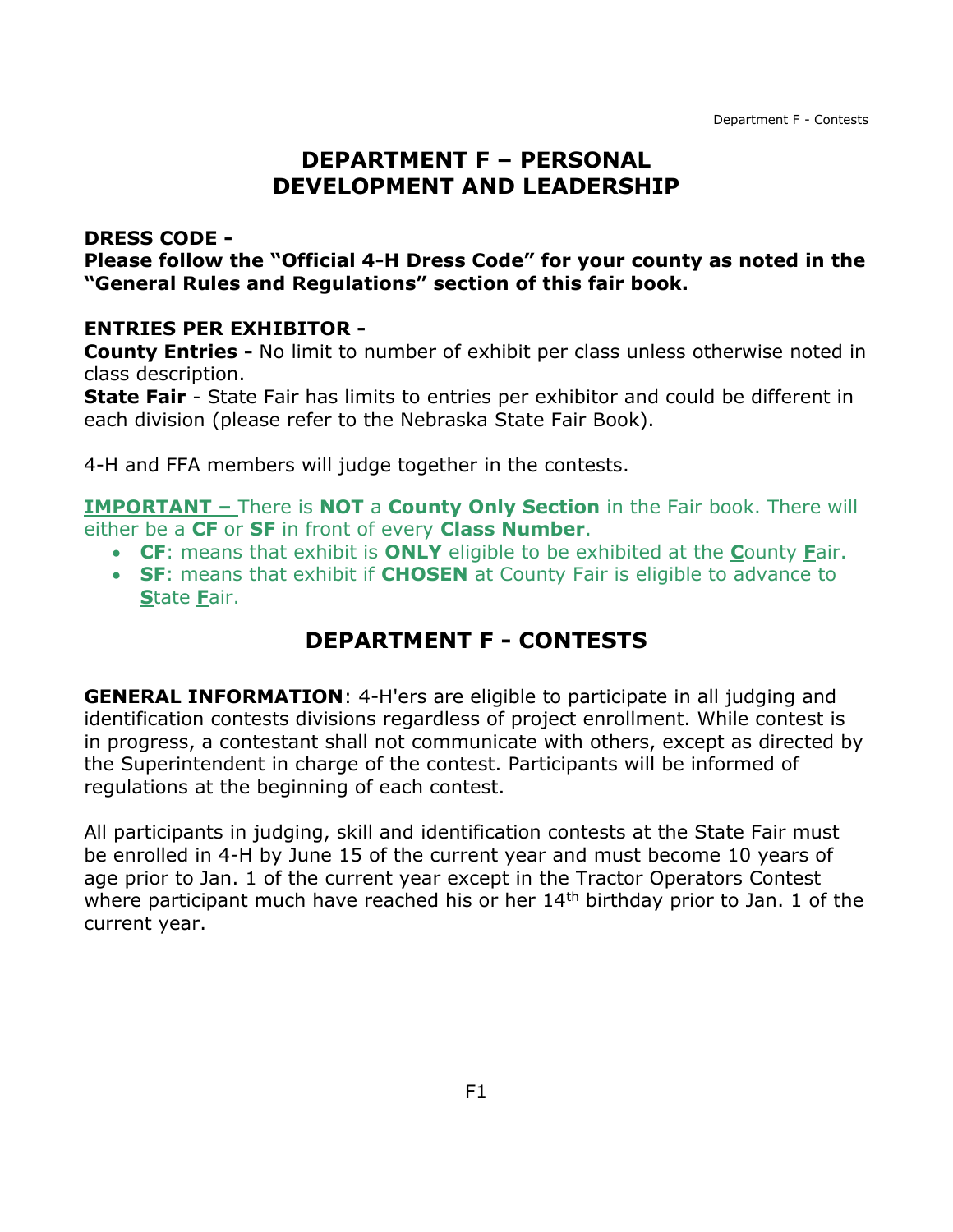#### <span id="page-2-0"></span>**DIVISION 500 - FAMILY & CONSUMER SCIENCE CLASSES**

(4-H Age prior to Jan. 1 of current year)

An interdisciplinary approach using situations relevant to young people will serve as the basic structure for the contest. Participants can expect to apply basic knowledge of family and consumer sciences to these situations through written questions, oral reasons, and placing classes. Participants will answer all questions on the quiz, give oral reasons and place classes. This contest will be held at Pre-Fair Day.

#### **Dress Code for Family & Consumer Science Contest.**

**Holt County** - Appropriate Street Clothes or Official 4-H dress. **Boyd County** - Appropriate Street Clothes or Official 4-H dress.

#### **FAMILY AND CONSUMER JUDGING CONTEST AT COUNTY PRE-FAIR DAY**

**CF-F500900 - Junior (8-10) CF-F500901 - Intermediate (11-13) CF-F500902 - Senior (14 & Older)**

### <span id="page-2-1"></span>**DIVISION 500 - HORTICULTURE JUDGING CONTEST CLASSES**

(4-H Age prior to Jan. 1 of current year)

The 4-H Horticulture Identification Contest will require youth to use their knowledge about horticulture to identify a variety of specimens and place classes. Through the identification contest students will learn more about horticulture and the skill set it requires to decipher the best samples.

#### **Rules**

4-H and FFA will judge together. Participants will NOT be allowed to touch any plant materials. Senior and Intermediate Divisions are eligible to participate at the State Fair. This Contest will be held at Pre-Fair Day. The On-Line Contest information will be in the newsletter.

#### **Quota**

County Fair Quota - For general rules see the [General Rules and Regulations](https://unl.box.com/s/e7w1cmzwit0us89x96k1h2gdrs51dsy2)  [Section of the Fair Book](https://unl.box.com/s/e7w1cmzwit0us89x96k1h2gdrs51dsy2)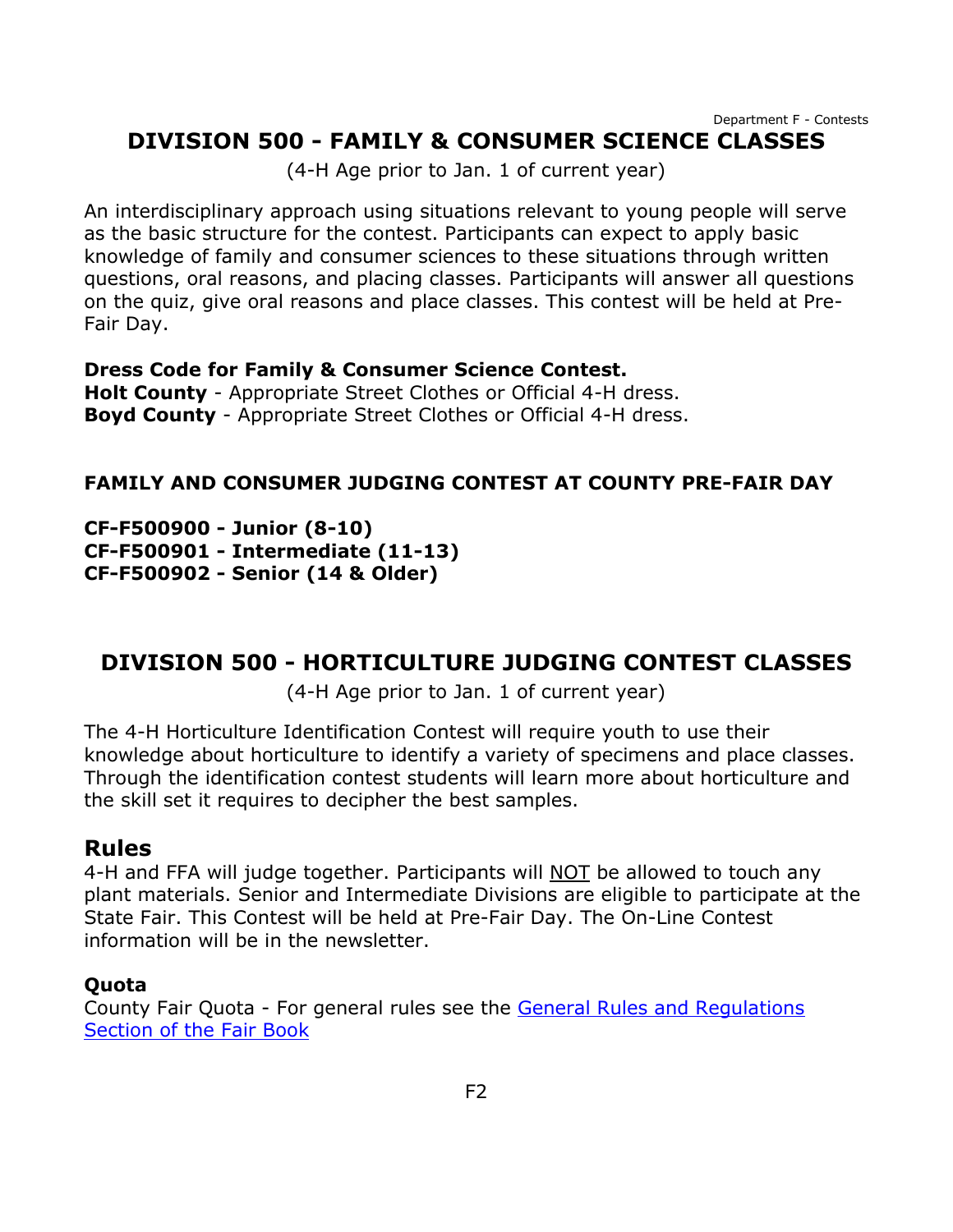Department F - Contests State Fair Quota - Refer to general rules for information regarding quota <https://4h.unl.edu/fairbook/general/rules>

#### **Scoresheets, Forms, and Contest Study Materials**

Scoresheets, forms, contest study materials, and additional resources can be found at [https://go.unl.edu/ne4hhorticultureidcontest.](http://go.unl.edu/ne4hhorticultureidcontest)

#### **Dress Code for Horticulture Judging Contest**

**Holt County** - Appropriate Street Clothes or Official 4-H dress. **Boyd County** – Appropriate Street Clothes or Official 4-H dress.

#### **Resources**

To find the youth and leader resources associated with this project area go to [https://4hcurriculum.unl.edu/.](https://4hcurriculum.unl.edu/) Use the search box to search by curriculum area.

#### **HORTICULTURE JUDGING CONTEST AT COUNTY PRE-FAIR DAY**

**CF-F500903 - Junior (8-10) CF-F500904 - Intermediate (11-13) CF-F500905 - Senior (14 & Older)**

### **DIVISION 500 - LIVESTOCK JUDGING CONTEST CLASSES**

(4-H Age prior to Jan. 1 of current year)

**Dress Code** - For Livestock Judging Contest exhibitors the dress code will be the official 4-H dress code of a white shirt/blouse/t-shirt and dark blue jeans with the official 4-H chevron or armband and hard soled shoes or boots. 4-H and FFA will judge together. This Contest will be held during the County Fair.

**CF-F500906 - Junior (8-10) CF-F500907 - Intermediate (11-13) CF-F500908 - Senior (14 & Older)**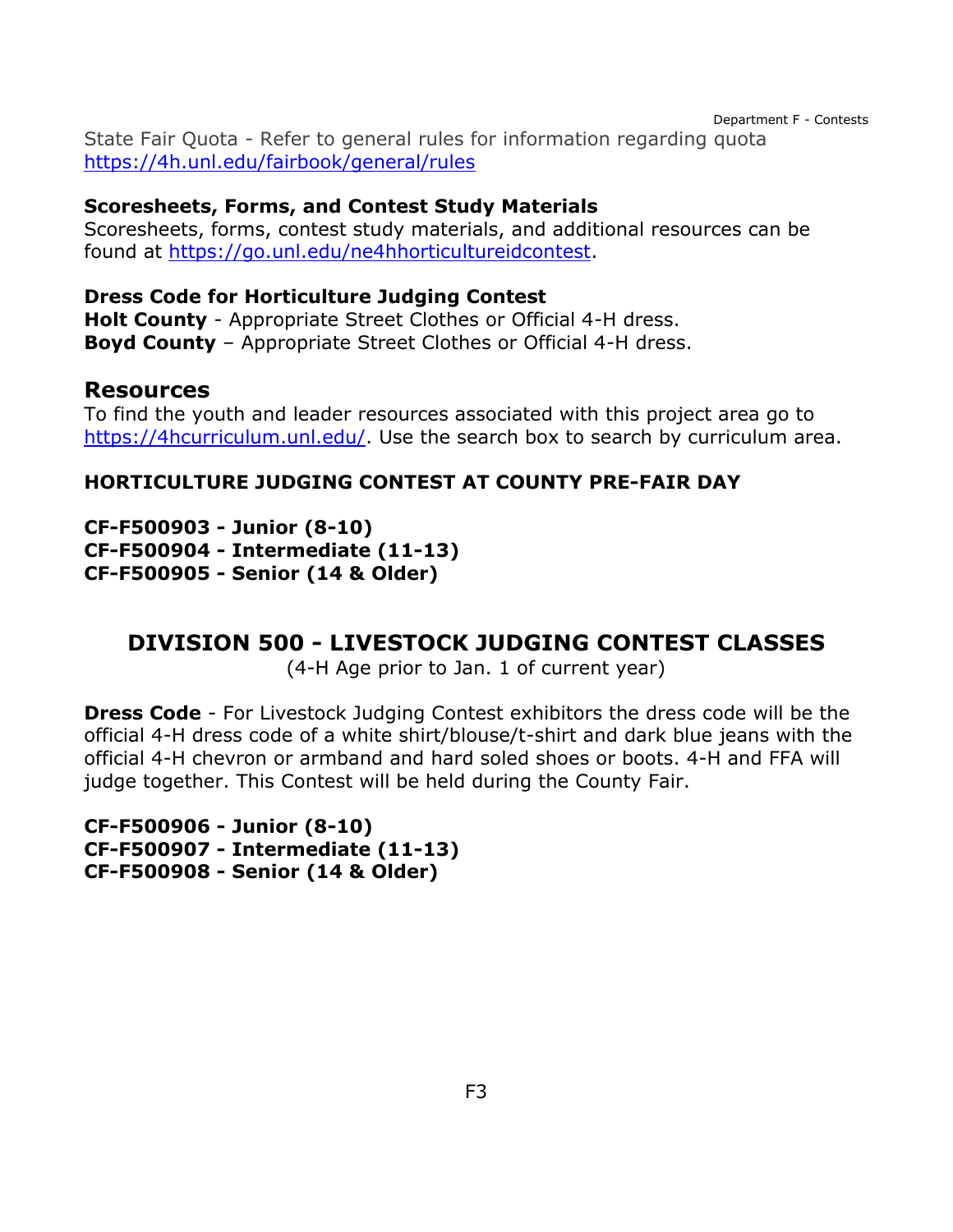# **DIVISION 500 - TALENT CONTEST CLASSES**

<span id="page-4-0"></span>**Dress Code** - The official 4-H dress code of a white shirt/blouse/t-shirt with chevron/emblem and dark blue jeans **OR** nice street clothes (no shorts) **WITH** the official 4-H chevron or armband **OR** clothes that are appropriate according to your theme **WITH** the official 4-H chevron or armband.

### **Rules**

1.Each group must have one or more participants. ALL must be 4-H members. The performing group may not use identification of a specific club, county or organization other than 4-H. This will be held at Pre-Fair Day during the Fashion Show.

2. Each group is allowed two minutes after the cue from the contest chairman to arrange themselves on stage and begin performing. Props are not encouraged, but if used, must be in place within the time limit. The performance of each group is limited to not more than six minutes. Any number of songs may be sung within the six minutes time limit. Groups may sing any selection of their choice.

3. Recorded background music may be used only in the Drill or Dance Routines. In Song Group with Recorded Accompaniment, only recorded instrumental background music may be used. Performing groups must bring their own tape or CD and player if recorded accompaniment is used. Please only have the music you need on the tape. Other song groups may be accompanied by piano, guitar, or other instruments. Live accompaniment, if used, may be a 4-H member, parent, or leader. Not more than one adult may accompany a group. You must provide your own music stands. A group may appear with or without a director who must be a 4-H member.

**CF-F500910- Group Drill or Dance Routine** - May be a drill, square dance, tap dance, or any routine done as a group.

**CF-F500911 - Vocal Group -** Live or Recorded Accompaniment.

**CF-F500912 - Vocal Solo -** Live or Recorded Accompaniment.

**CF-F500913 - Instrumental Group** - Group with instruments of their choice. Contestants may have sheet music while presenting and must provide a copy of the music prior to the contest for the judge. The level of difficulty of the music played should be appropriate to the skill level of the 4-H members.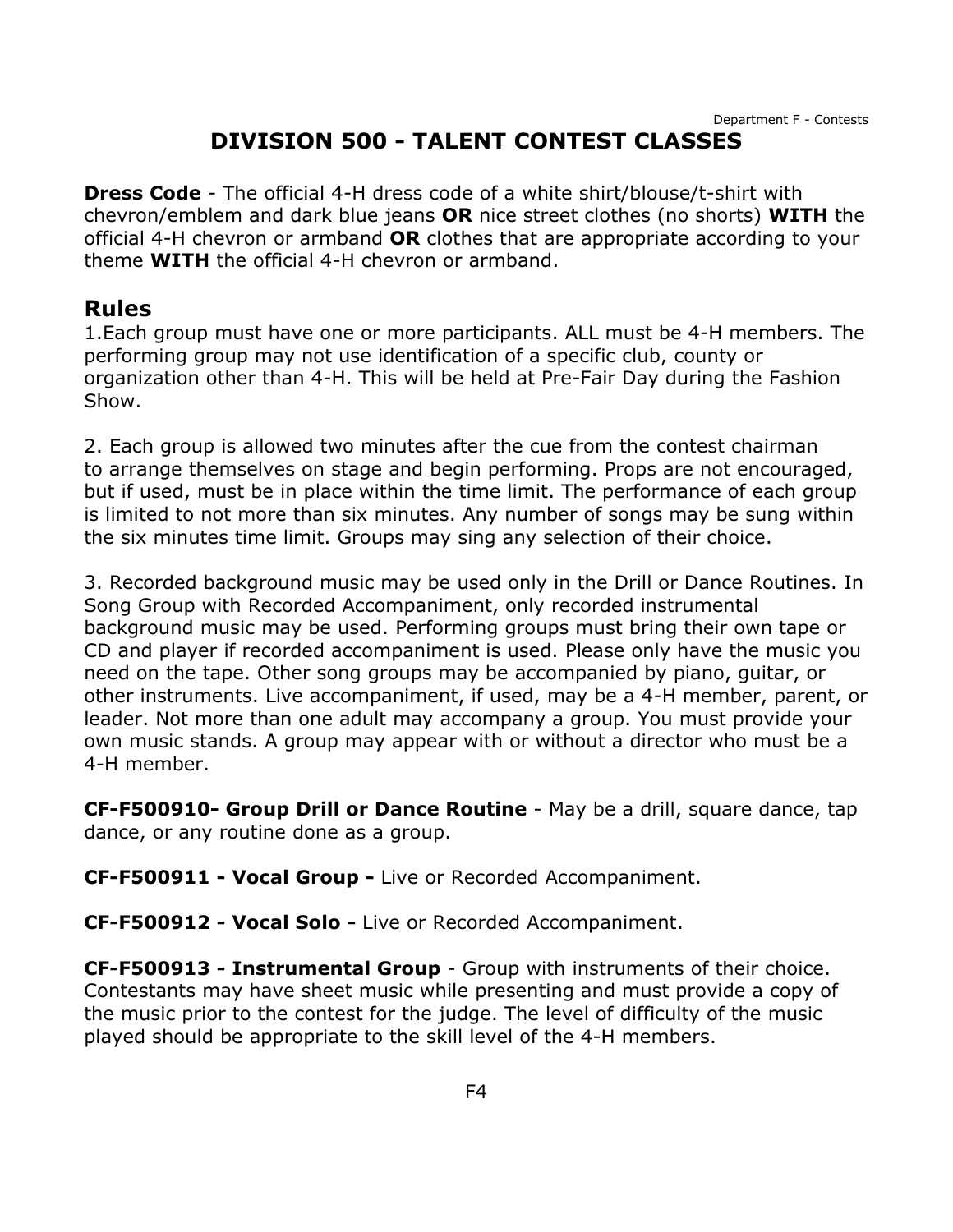**CF-F500914 - Instrumental Solo** - Contestant may have sheet music while presenting and must provide a copy of the music prior to the contest for the judge. The level of difficulty of the music played should be appropriate to the skill level of the 4-H member. Accompaniment may be live or recorded.

#### **CF-F500915 - Talent Contest - Other** - Group or Individual

# **DEPARTMENT F - TABLE SETTING CONTEST**

**Dress Code** - The official 4-H dress code of a white shirt/blouse/t-shirt with chevron/emblem and dark blue jeans **OR** nice street clothes (no shorts) **WITH** the official 4-H chevron or armband **OR** clothes that are appropriate according to your theme **WITH** the official 4-H chevron or armband.

### **Rules**

1. 4-H members enrolled in any Foods & Nutrition project are eligible to exhibit. Age divisions will be prior to Jan. 1 of current year - Junior (8-10 years old); Intermediate (11-13 years old) and Senior (14 and over).

2. This will be held at Pre-Fair Day.

3. Select and make a food item. Bring the food plus recipe on a card either written or typed. Bring a menu, also on a card, which includes the food. All of this should tie in with your total exhibit.

4. Be sure you know how to prepare your food! The judge may ask if you know how to make your food and how many times you have made this menu for your family.

5. Select a theme for your table; holiday, birthday, anniversary, season, family dinner, etc.

6. Plan the table service needed to serve the food. Include dishes, silver, table linen, and centerpiece. The exhibit should be placed on a card table, and bring your own table. (1 place setting)

7. **County Exhibitors** - A refrigerator, stove and microwave will be available.

8. The tables should be set up by SCHEDULED TIME. A schedule will be made after pre-registrations. After each group of exhibitors sets up their tables, they will set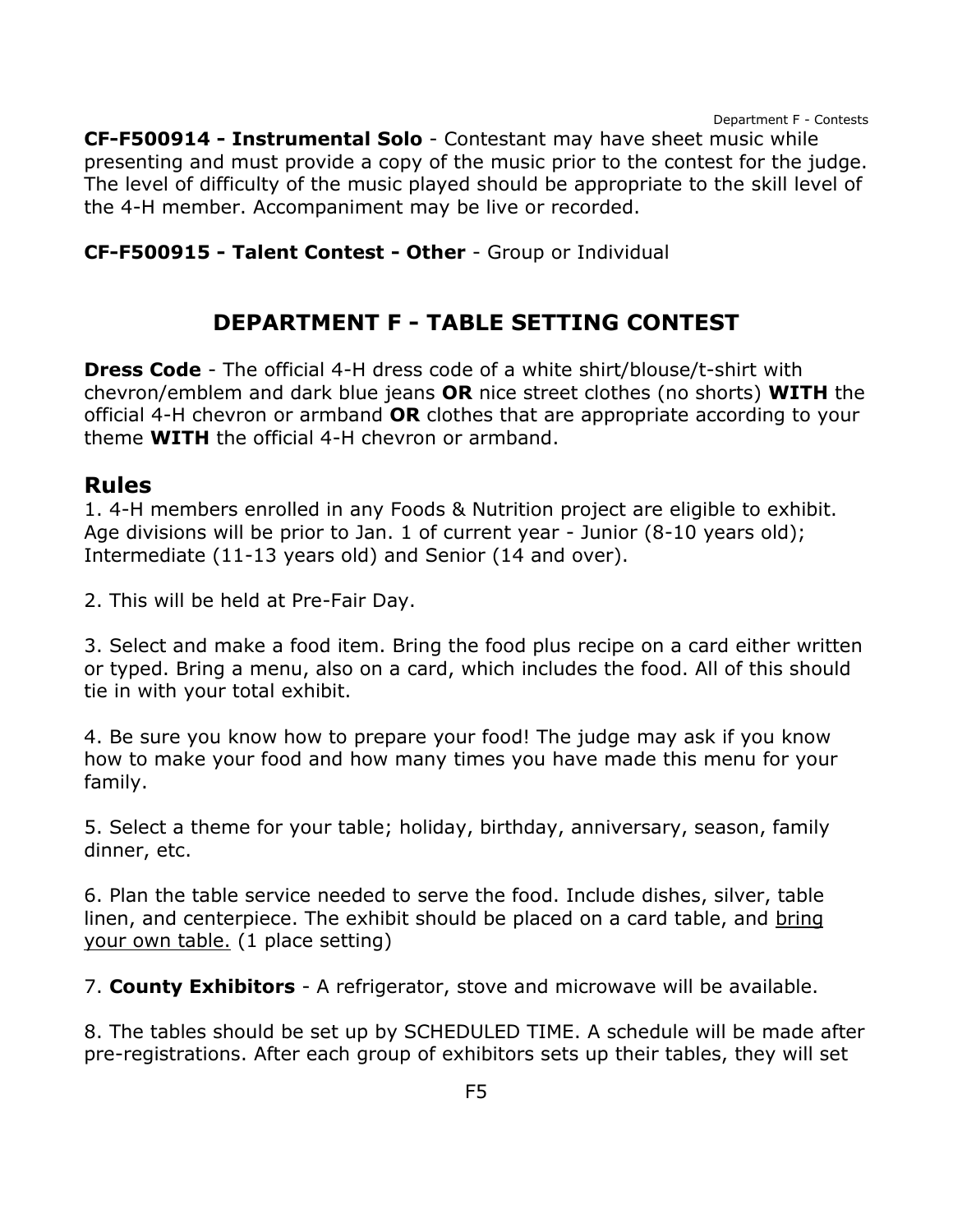as a group across the room from the tables. This way only the exhibitor that is being interviewed hears the questions from the judge.

9. Each participant should have their name on a card to be turned over **after the judging**. Ribbons will be announced during the Fashion Show. Tables will remain up until after the Fashion Show for the Public to see.

10. Table settings will be dropped one ribbon placing if the above criteria is not met.

## **DIVISION 500 - TABLE SETTING CONTEST CLASSES**

**CF-F500916 - Junior Division (8-10) CF-F500917 - Intermediate Division (11-13) CF-F500918 - Senior Division (14 & older)**

\*Clover Kids – refer to the Clover Kids section (Department K) for classes.

## **CULINARY CHALLENGE CONTEST**

The 4-H Culinary Challenge Contest will require youth to demonstrate healthy decision making through nutrition, food preparation, menu planning, and food safety, utilizing foods and nutrition curriculum. They will apply healthy living knowledge and skills by planning a nutritious menu, demonstrating their understanding of time management skills in the kitchen, and expressing their originality and creativity through an appropriate themed and properly set table. To showcase these skills, youth will create a menu, prepare one food item, and choose an appropriate theme for their occasion while expressing their food, nutrition, and food safety knowledge during a live interview with a judge at the contest. In order to highlight knowledge and skills acquired during pre-contest preparation, youth will utilize technology as part of their interview.

### **Rules**

1. A team will consist of two members to be eligible to compete. 4-H members must all be at least 10 years of age by January 1 of the current calendar year.

2. All team members must be enrolled in a 4-H foods and nutrition project during the current 4-H year.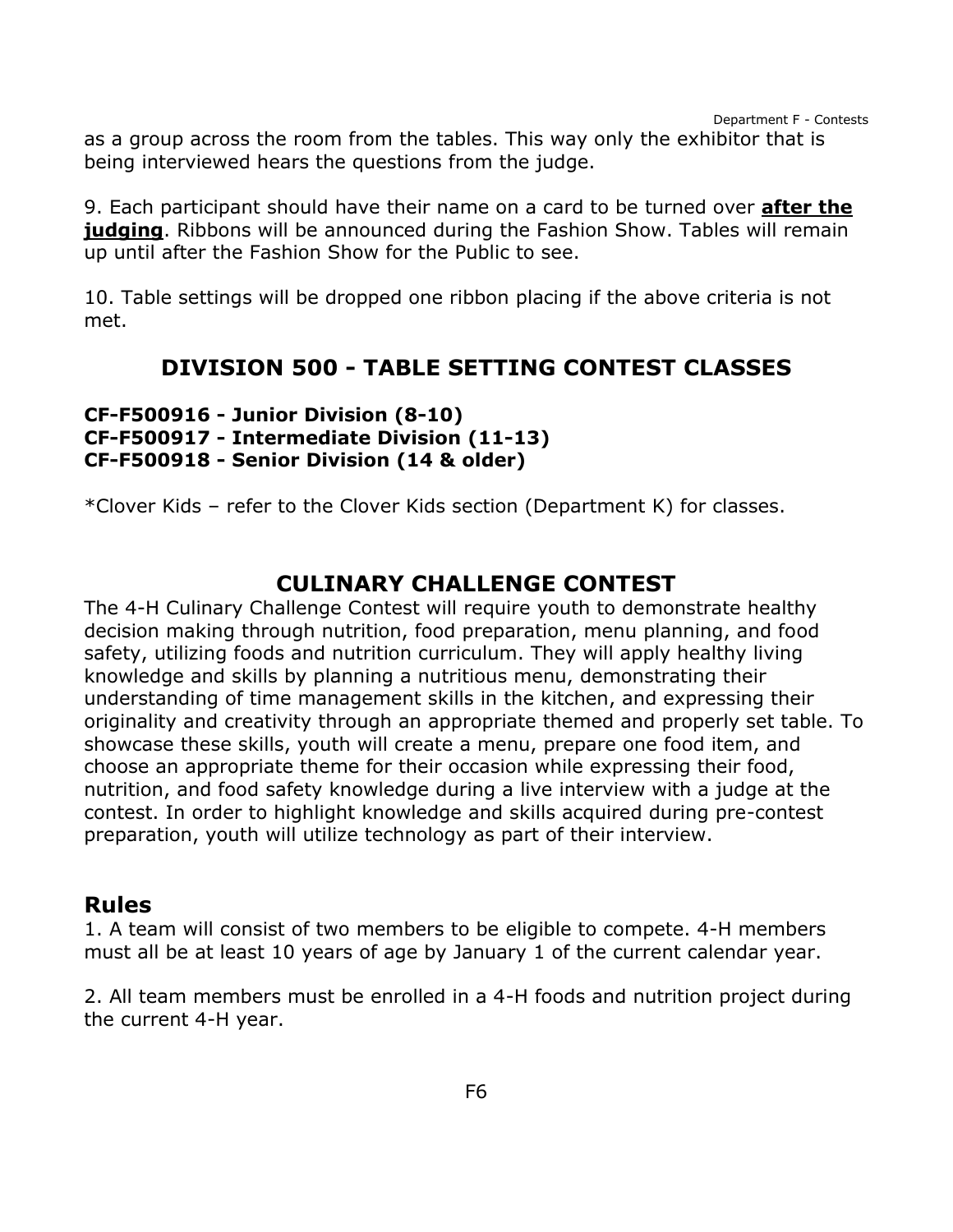3. Judging interviews will be approximately 12 to 15 minutes for F500097 - Intermediate and F500098 - Senior Divisions. This time includes a short presentation by the teams, as well as questions from the judge.

4. Teams should arrive at least 15 minutes prior to your assigned time to set up their table.

5.Team members must provide their own card table for the display.

6. Upon arriving, check-in at the registration table. Teams will be assigned a specific area to set up.

**7. County Exhibitors -** Check-in area will contain a refrigerator, stove and microwave.

8. Only contestants will be allowed to set up or arrange table settings.

9. Participants must have their table setting ready by the assigned time. Once tables are set, contestants should stay with their tables, as they are responsible for items placed on tables. Chairs will be available for contestants.

10. During judging, 4-H members may choose to dress in appropriate clothing, costume, or accessories relevant to the theme. A 4-H chevron or 4-H emblem must be visible on clothing.

11. All tables will be removed following a designated time. Tables will be available for judging and public viewing for a maximum of 2 hours.

## **Contest Schedule**

A schedule will be made after pre-registrations. After each group of exhibitors sets up their tables, they will set as a group across the room from the tables. This way only the exhibitor that is being interviewed hears the questions from the judge.

# **Eligibility**

Winners at the county contest may advance to the 4-H Culinary Challenge Contest, but participation at the county level is not required. The 4-H'er must have been enrolled in at least one Foods & Nutrition project to enter the contest.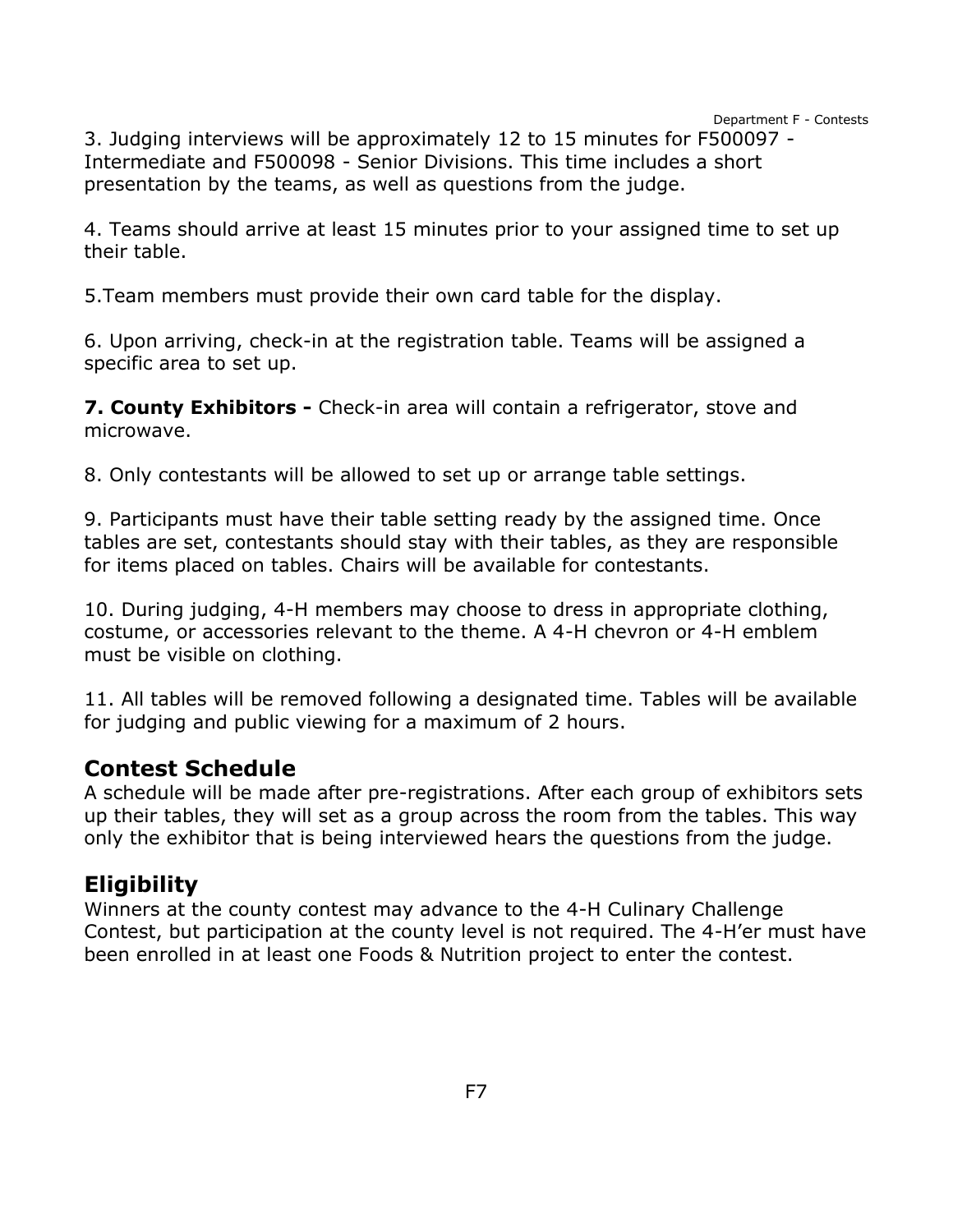### **Age Divisions**

Age divisions will be determined by their 4-H age, the age of the youth before January 1 of the current year.

- Intermediates: Ages 10-13
- Senior: Ages 14-18

# **Quota**

County Fair Quota - For general rules see the [General Rules and Regulations](https://unl.box.com/s/e7w1cmzwit0us89x96k1h2gdrs51dsy2)  [Section of the Fair Book](https://unl.box.com/s/e7w1cmzwit0us89x96k1h2gdrs51dsy2)

State Fair Quota - Refer to general rules for information regarding quota <https://4h.unl.edu/fairbook/general/rules>

### **Scoresheets, Forms, and Contest Study Materials**

Scoresheets can be found at: [https://go.unl.edu/ne4hculinarychallenge.](https://go.unl.edu/ne4hculinarychallenge)

### **Resources**

To find the youth and leader resources associated with this project area go to [https://4hcurriculum.unl.edu/.](https://4hcurriculum.unl.edu/) Use the search box to search by curriculum area.

## **Exhibit Rules**

#### **Challenge Ingredient/Item**

1. A challenge ingredient will be selected each year, highlighting a Nebraska commodity food product. **The 2020 challenge ingredient is popcorn**. **Please keep food safety in mind when selecting the recipe used for the Challenge. Foods must be able to kept chilled during transport to the contest, then be able to be re-heated in a slow cooker or microwave.** Each team must incorporate the challenge ingredient into their food item they will be presenting during the contest. This may require altering a recipe or creatively incorporating an item into their overall table theme. (For example: hummus, bean salads, soups, baked beans, or any other recipe using dried beans, peas or lentils in a creative way. The challenge ingredient must also be included in the interview presentation, demonstrating youth knowledge of the ingredient, such as nutritional value, a farm-to-fork concept, or how to adapt a recipe to include the ingredient.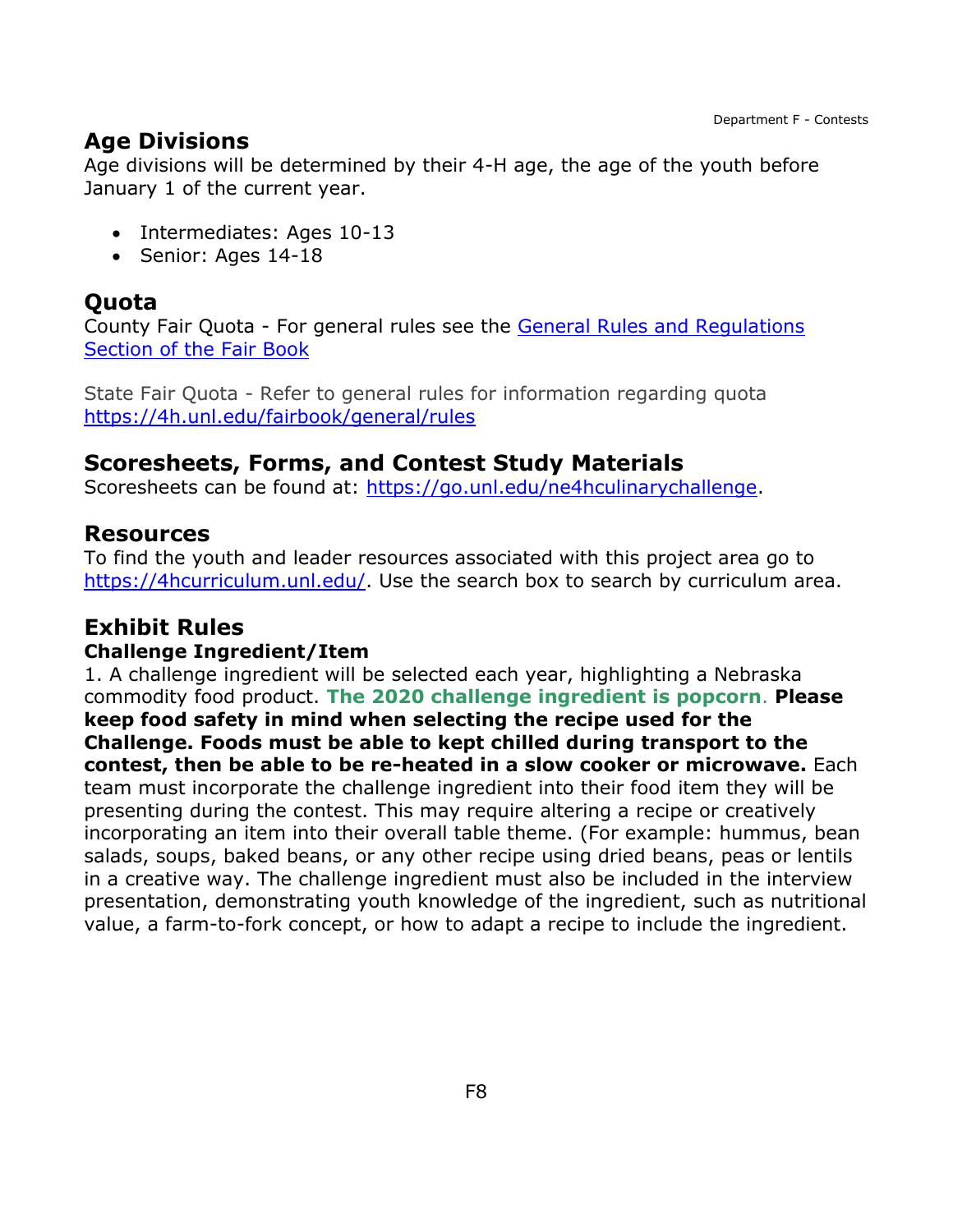#### **Judges Interview**

The team should view themselves as the hosts, welcoming the judge, cooperatively presenting the table to the judge, incorporating multi-media resources, and answering any questions from the judge. Teams must be prepared to present to the judge utilizing technology such as PowerPoint, picture story, or other multi-media resource. Presentations may include photos, clip art, animation, video or audio sound. The 4-H members should cooperatively present a verbal presentation to the judge that is highlighted by their multi-media presentation via computer or tablet. Participants must provide their own computer or other equipment needed for their 4-H Foods Event judging interview. Presentations will occur at participants' tables. Please do not bring projectors or other equipment which will require extra space.

Considerations should be given to creatively include the following items through the multi-media presentation:

- Nutritional facts of their menu
- Food safety
- Time management
- Choice of menu
- Food preparation
- Cost of item/per serving
- Food handling techniques
- Recipe of the food item shared with the judge
- Challenge ingredient (nutritional value, farm-to-fork, recipe revision, etc.)

**SF- F500919 - 4-H Culinary Challenge Contest - Intermediate** - Teams of two 4-H members - Ages 10 -13

**SF- F500920 - 4-H Culinary Challenge Contest - Senior** - Teams of two 4-H members - Ages 14-18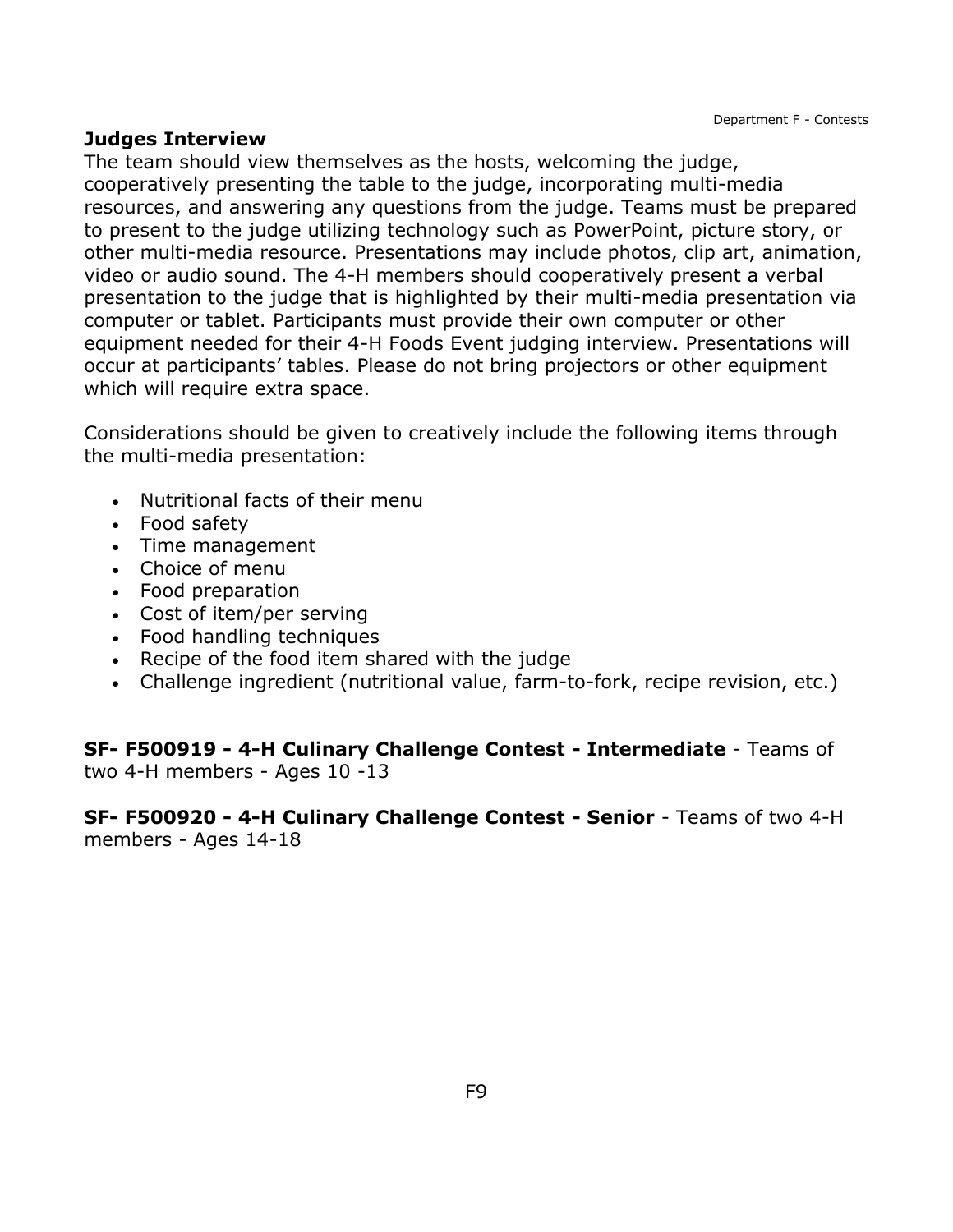## <span id="page-10-0"></span>**DIVISION 500 - TRACTOR OPERATOR CONTEST CLASSES**

(4-H Age prior to Jan. 1 of current year) (One Contest held in Boyd County Only - For participants of either county)

Participants will answer all questions on the quiz, identify incorrect or faulty maintenance and safety items, identify parts, and drive the course.

**Dress Code** - For Tractor Operator Contest exhibitors the dress code will be the official 4-H dress code of a white shirt/blouse/t-shirt and dark blue jeans with the official 4-H chevron or armband and hard soled shoes or boots. 4-H and FFA will participate together. To be eligible to drive the course you must have been enrolled in an Ag Class in school this last school year and/or have completed all 4 units of the 4-H Tractor Manual and be at least 12 years old prior to January 1. All ages can take the quiz and complete the practicals but only those youths 12 and older can drive the course.

**CF-F500921 - Junior (8-10) CF-F500922 - Intermediate (11-13) CF-F500923 - Senior (14 & Older)**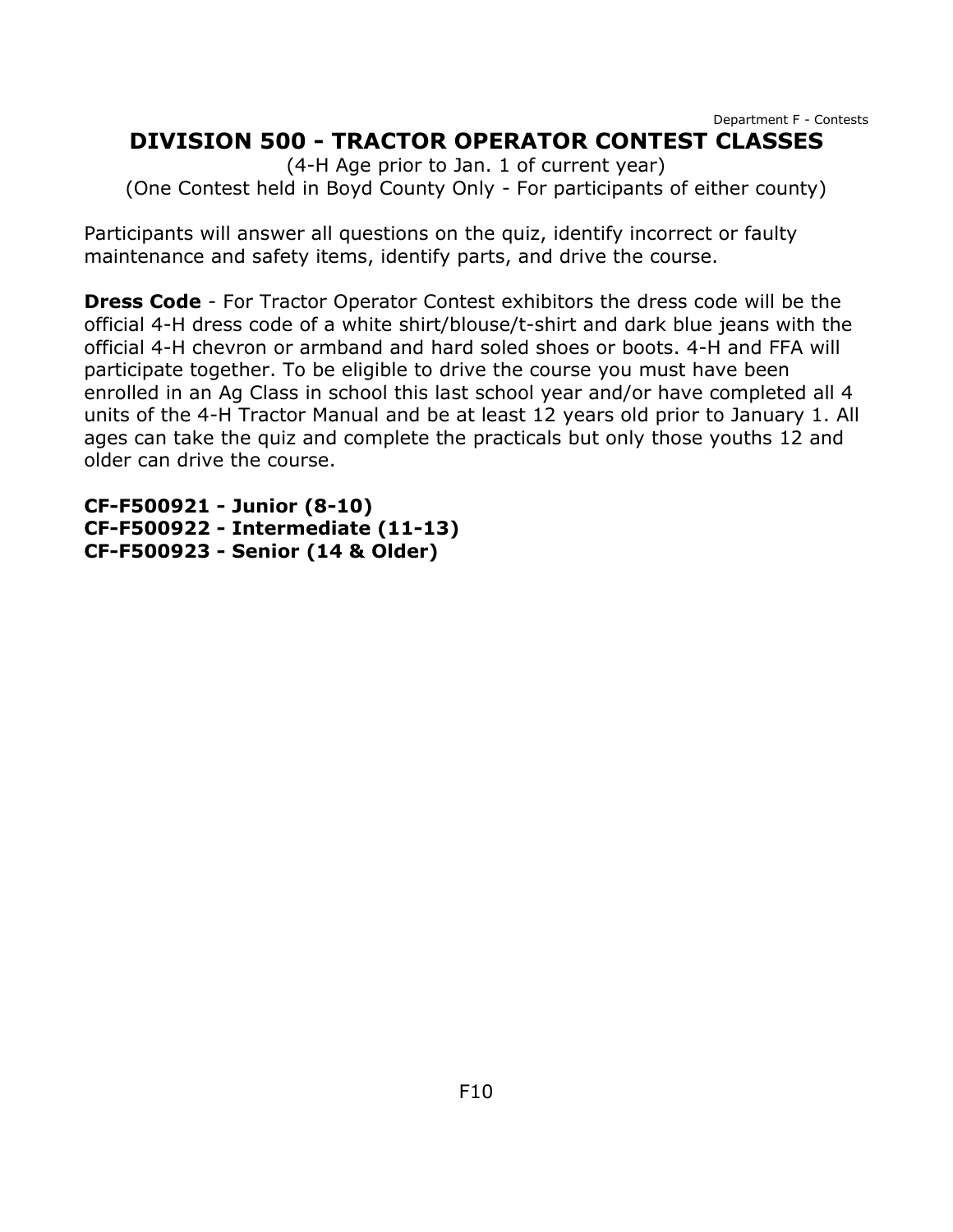# **DEPARTMENT F - PROJECT DISASTER DIVISION 501 - PROJECT DISASTER CLASS**

<span id="page-11-1"></span><span id="page-11-0"></span>**CF-F501900 - Project Disaster Class** - This entry will consist of any exhibit or project you were planning to bring to the fair but **"something"** happened to it and it **"flopped"**. During the interview exhibitor needs to be prepared to talk about what went wrong and what they learned (what, how and why). This exhibit is for any project area that failed. If your project can be exhibited bring it and if not you will just do an interview.

# **DEPARTMENT F – WORKSHOP EXHIBITS DIVISION 502 - WORKSHOP EXHIBITS CLASS**

<span id="page-11-3"></span><span id="page-11-2"></span>Use this class for workshop exhibits that do not fit under any other state or county class.

#### <span id="page-11-4"></span>**CF-F502900 – Workshop Exhibits – Other**

# **DEPARTMENT F - YOU DESIGN IT DIVISION 503 - YOU DESIGN IT CLASSES**

<span id="page-11-5"></span>Each exhibit must have name, address, age and county attached. Do not include crafts in "You Design It". The exhibits in "You Design It" are essentially educational exhibits. Exhibitor may use whatever means are most effective in showing what they have accomplished in a project they have planned themselves. Photographs, slides, poster, charts, drawings, or articles used or made may be utilized in telling the story of the exhibitors "You Design It" project. The exhibit should include sufficient explanation so that viewers understand what was done. All exhibits that are hangable should have a secure wire hanger. Poster size limit of 24" x 24" or tri-fold display board 36" x 48". 4-H Record books are not allowed as exhibits in You Design It.

#### **CF-F503900 - Beginning or Advanced Self-Determined Project**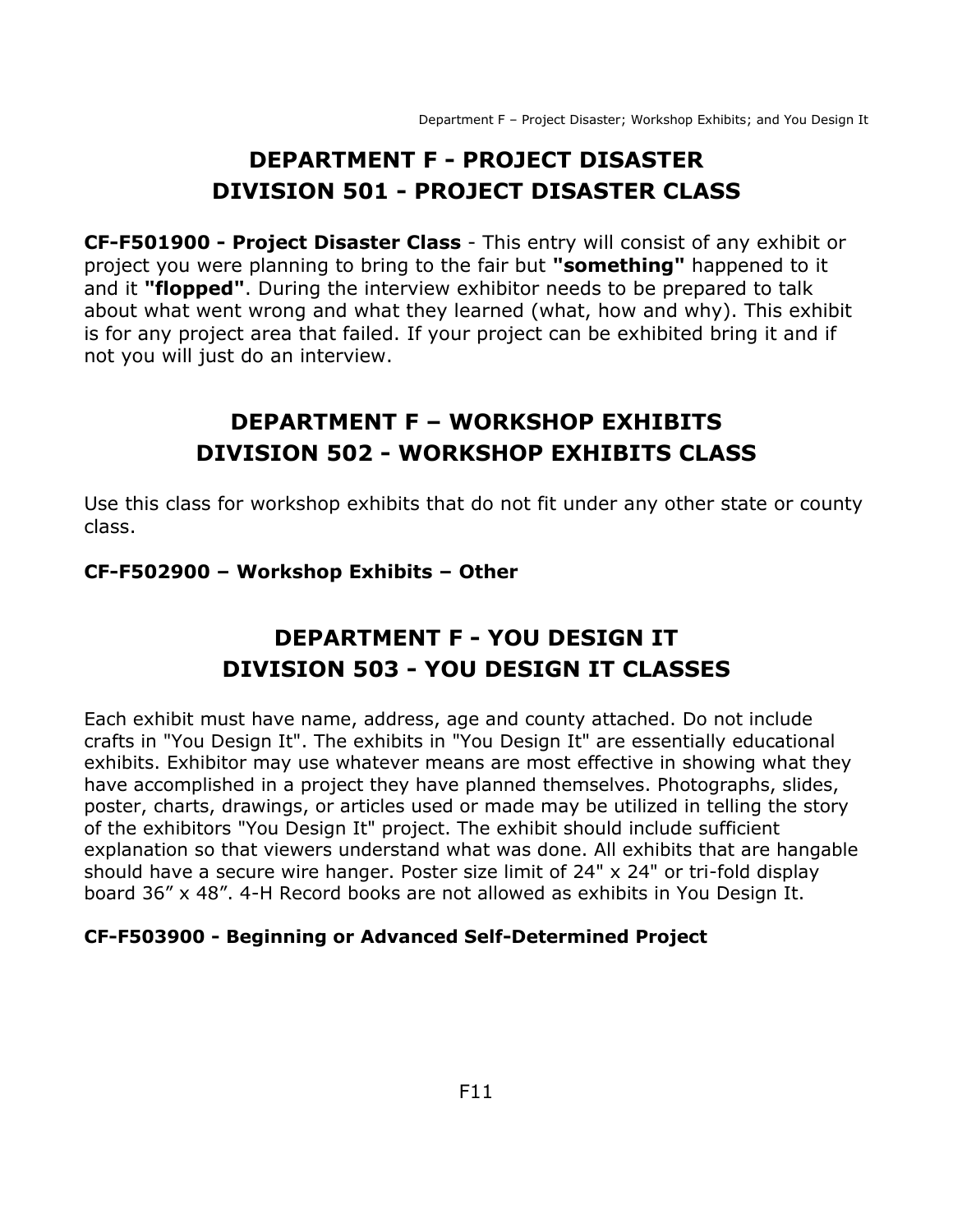# **DEPARTMENT F - ENTREPRENEURSHIP -**

<span id="page-12-0"></span>Entrepreneurship exhibits help participants learn more about starting a business, developing, products, and marketing strategies. Participation in this category will give 4-H'ers experience in the entrepreneurial world. The purpose of entrepreneurship exhibits is to help 4-H'ers prepare for the business world.

# **Rules**

All exhibits are directly related to activities in the project manual. Refer to the manual for ideas, suggestions, and additional information to enhance project exhibits.

**Exhibit Guidelines:** The 4-H member's name, age, town and county must be listed on the back of the exhibit. Entry cards should be stapled or taped (not paper-clipped) to the upper right-hand corner of posters.

If exhibit is a poster, it must be  $14" \times 22"$  and may be arranged either horizontally or vertically. Poster may not use copyrighted materials, such as cartoon characters or commercial product names. **Exhibits which do not conform to size or content guidelines will be lowered one ribbon placing.**

Posters may include photographs, charts or examples as well as a written explanation.

# **Eligibility**

All static exhibits must have received a purple ribbon at the county fair to advance to the State Fair.

# **Scoresheets, Forms, and Contest Study Materials**

Scoresheets, forms, contest study materials, and additional resources can be found at [https://go.unl.edu/ne4hentrepreneurship.](https://go.unl.edu/ne4hentrepreneurship)

## **Resources**

To find the youth and leader resources associated with this project area go to [https://4hcurriculum.unl.edu/.](https://4hcurriculum.unl.edu/) Use the search box to search by curriculum area.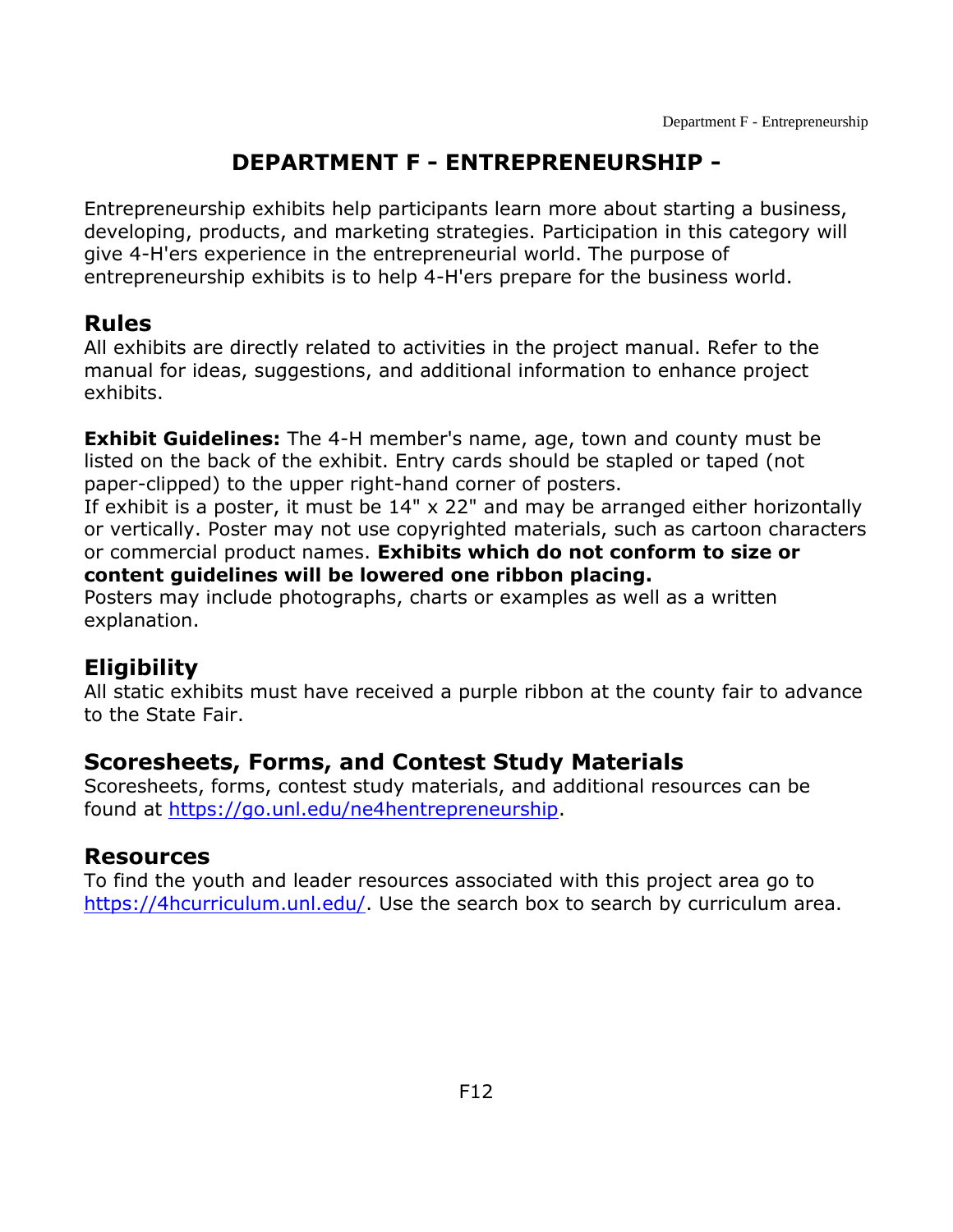#### Department F - Entrepreneurship **DIVISION 531 - ESI: ENTREPRENEURSHIP CLASSES**

<span id="page-13-0"></span>**SF-F531001 - Interview an Entrepreneur** – (SF181) **-** Share what you learned from the person about starting and running a business or how they deliver excellent customer service. How will what you have learned through this interview change your future plans or ways of thinking about business? (based on pages 2.1 - 2.4 of manual)

**SF-F531002 - Social Entrepreneurship Presentation** - (SF181) **-** Prepare a five slide power point presentation about a social entrepreneurship event to benefit a group or individual in your community. Social entrepreneurs are people who are in business to help others. Submit a print out of the note pages which show each slide and include an explanation of each slide. Enter exhibit in a report cover with fasteners (no slide bars). Refer to page 2.4 of Unit 2 The Case of Me for ideas.

**SF-F531003 - Marketing Package** - (SF181) **-** (mounted on a 14" x 22" poster) must include at least three items (examples) developed by the 4-H'er from the following list: business card, brochure, advertisement, business promotional piece, printout of an internet home page, packaging design, signs, logo design, direct mail piece, etc. The marketing package should be for an original business developed by the 4-Her and not an existing business.

**SF-F531004 - Sample of an Original Product** - (SF181) **-** with an information sheet  $(8 \frac{1}{2} x 11'')$  answering the following questions:

- What did you enjoy the most about making the product?
- What challenges did you have when making the product?
- Would you do anything differently next time? If so, what?
- What is the suggested retail price of the product? How did you decide on the price?
- Market analysis of the community data gathered through a survey of potential customers.
	- $\circ$  Use the three questions on page 3.3 and survey at least 10 people in your community about your product.
- How much would you earn per hour? Show how you determined this figure.
- What is unique about this product?

**SF-F531005 Photos of an Original Product** – (SF181) - (mounted on a 14" by 22" poster). Must include three photos of developed product and a mounted information sheet answering the following questions. If exhibiting in both